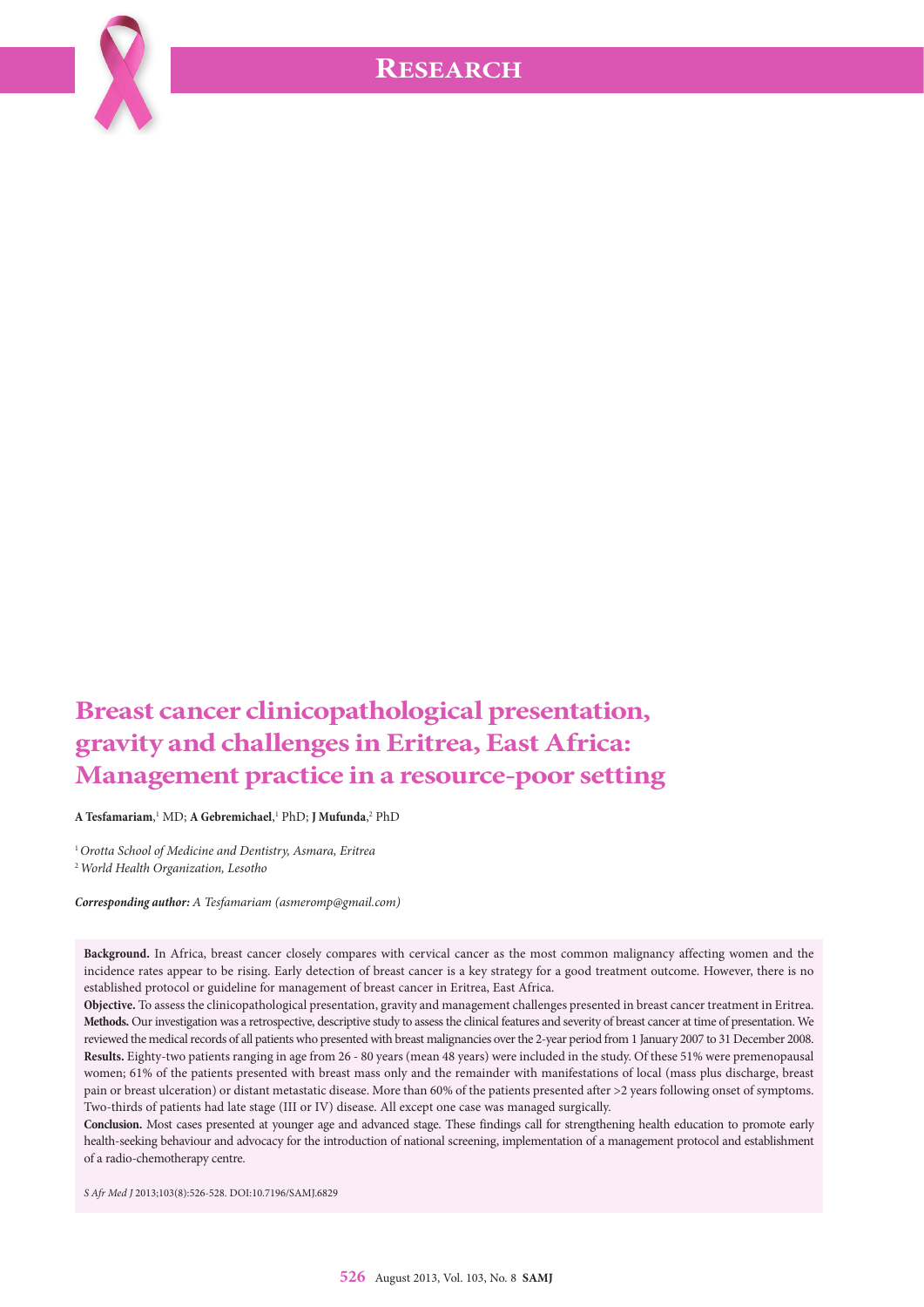# **RESEARCH**





The reported incidence of breast cancer in sub-Saharan Africa is lower at 20 cases per 100 000 population, than 90/100 000 in the West.[1]

In Africa, breast cancer closely compares with cervical cancer as the most common malignancy affecting women and the incidence rates appear to be rising.<sup>[2]</sup> In Nigeria, for example, the incidence rate increased from 13.8 - 15.3/100 000 in the 1980s to 33.6/100 000 in 1992 and 116/100 000 in 2001<sup>[3]</sup>

While mortality rates are declining in the developed world because of early diagnosis, screening and improved cancer treatment programmes, the converse is true in the developing world and in eastern and central Europe.[1,4]

There is a marked difference in distribution, presentation and outcome between developed and developing countries.[2,4] In the USA, the percentage of patients presenting with stage I disease increased from 42.5% (1985) to 56.2% (1995), while the percentage of patients presenting with stage III or stage IV decreased from 18.3% to 11.6% during the same time period.[5] In contrast, studies of women with breast cancer from Tunisia,<sup>[6]</sup> Sudan,<sup>[7]</sup>  $\rm{Nigeria}^{[8]}$  and South Africa $^{[9]}$  have shown that most patients present with advanced stages (III and IV) at first healthcare consultation. The geographic disparities in incidence rates can be attributed mainly to disease-reporting patterns and disease awareness.

About 70 - 90% of breast cancers present with breast masses and rarely with nipple discharge and pain.<sup>[10]</sup> Triple Assessment clinical examination, imaging, cytology or tissue pathology of a biopsy specimen – establishes the diagnosis for most women with suspected breast cancer.[11,12]

The prognosis, choice of treatment and outcome depend on accurate morphologic diagnosis, staging, histologic grade, hormone receptor status and identification of biomarkers. The latter two investigations are rarely possible in resource-poor countries. Treatment of early breast cancer is, however, less resource-intensive than advanced breast cancer with superior outcomes, the 5-year breast cancer survival rate ranges from 98% for stage I cancer to approximately 16% for stage IV cancer.[13]

According to previous studies undertaken in Eritrea, breast cancer is common in young women and there is regional variation.<sup>[14,15]</sup> Information regarding clinicopathological presentation, gravity and the diagnostic and treatment approach is limited and has not been well documented. Moreover, there is no established protocol/guideline for management of breast cancer in Eritrea.

### **Objective**

To assess (*i*) the clinicopathological presentation, (*ii*) severity of breast cancer at presentation, (*iii*) the methods followed in establishing the diagnosis, and (*iv*) the subsequent management of patients at 3 referral hospitals in Eritrea, East Africa.

# **Methods**

# **Study design**

Our investigation was a retrospective, descriptive study of breast cancer in patients who attended the General Surgical Units of 3 hospitals – Orotta Medical Surgical National Referral Hospital, Halibet Hospital and Sembel Hospital – from 1 January 2007 to 31 December 2008. These hospitals serve more than three-quarters of the Eritrean population requiring surgical interventions.

#### **Study population and data collection**

We reviewed 90 medical records over the 2-year period, of which we excluded 8 samples where data (age, sex, duration of symptoms, radiological, pathology, and operative reports and treatment received) were incomplete. Demographic details, clinical presentation and duration of symptoms at initial diagnosis, radiological data, cytological and histological findings, treatment and postoperative data of all patients were entered into our study protocol. Checklists for appropriate management, according to the recommended guideline for lowincome countries,<sup>[16]</sup> were prepared during data collection. The WHO Tumour, Node and Metastasis (TNM) tumour classification and cancer staging system was used in this study.<sup>[17]</sup> We performed descriptive data analysis using SPSS software (version 14).

# **Results**

Of the 82 patients in our study, women constituted 94% (female:male ratio 15:1.). The age range was 26 - 80 years (mean 48.46 years; standard deviation (SD) 16.2), the majority of patients were ≤55 years with 10% >75 years.

Seventy-eight (95%) patients were married and 4 (5%) were single. Geographically, 51 (62.2%) patients were from the Central Zone,

17 (20.7%) from the South zone, 5 (6.1%) from the Gash-Barka region, 4 (4.9%) from the Southern Red Sea zone and the remaining 3.7% and 2.4% from the Northern Red Sea and Anseba zones, respectively.

The majority of patients presented with breast mass only (61%), followed by breast mass plus discharge, pain or ulceration (36.6%) and the remainder with breast pain only (2.4%) with a left-side predominance of disease (56%). The duration from onset of symptoms to first presentation ranged from 3 months to 10 years (mean 2.9 years; SEM 0.27) (Table 1).

Radiologic imaging (mammography/ ultrasonography or both) was undertaken with only 29% of patients; 73% underwent cytological examination of their breast masses prior to histological diagnosis. One-third of patients had resorted to traditional medicine as their first choice of treatment. Infiltrative ductal carcinoma accounted for 82% of all cancers. Invasive lobular carcinoma, papillary carcinoma and recurrence each accounted for 1.2%. Cribriform, medullary carcinoma and phyllodes with other non-specified malignancies accounted for 2.4%, 4.0% and 8.3%; respectively. More than two-thirds of the cases were of advanced stage (III and IV, 46% and 18%; respectively) (Table 1).

Three-quarters of patients had positive lymph node involvement and 18% had distant organ metastasis, chiefly to the lungs and liver, with associated symptoms of cough and jaundice, respectively (Table 2).

The hormone receptor status and biomarker profile had not been established in any cases. Treatment modalities ranged from excisional lumpectomy to palliative wound clearance: excisional lumpectomy (*n*=5; 6.1%) (the tumour-free margin could not be defined intraoperatively in all these cases), modified radical mastectomy (MRM) (*n*=34; 41.5%), radical mastectomy (*n*=6; 7.3%), radical mastectomy with axillary lymph node dissection (*n*=26; 31.7%) and wound debridement (*n*=9; 11%). Only 1 patient had MRM and chemotherapy. One patient refused mastectomy.

Of 7 patients with stage I disease, 4 underwent excisional lumpectomy, 2 had

|  | Table 1. Cancer stage distribution v. duration of symptoms at first presentation |
|--|----------------------------------------------------------------------------------|
|  |                                                                                  |

|              |          | Duration of symptoms (months), $n$ | <b>Total</b> |                |         |
|--------------|----------|------------------------------------|--------------|----------------|---------|
| <b>Stage</b> | $3 - 12$ | $13 - 48$                          | $49 - 84$    | $75 - 240$     | $N(\%)$ |
|              | 4        | 2                                  | $\mathbf{0}$ |                | 7(9)    |
| $_{\rm II}$  | 14       | 7                                  |              | $\overline{0}$ | 22(27)  |
| Ш            | 11       | 18                                 | 9            | $\overline{0}$ | 38 (46) |
| IV           |          | 3                                  | 6            | 5              | 15(18)  |
| Total, N     | 30       | 30                                 | 16           | 6              | 82      |